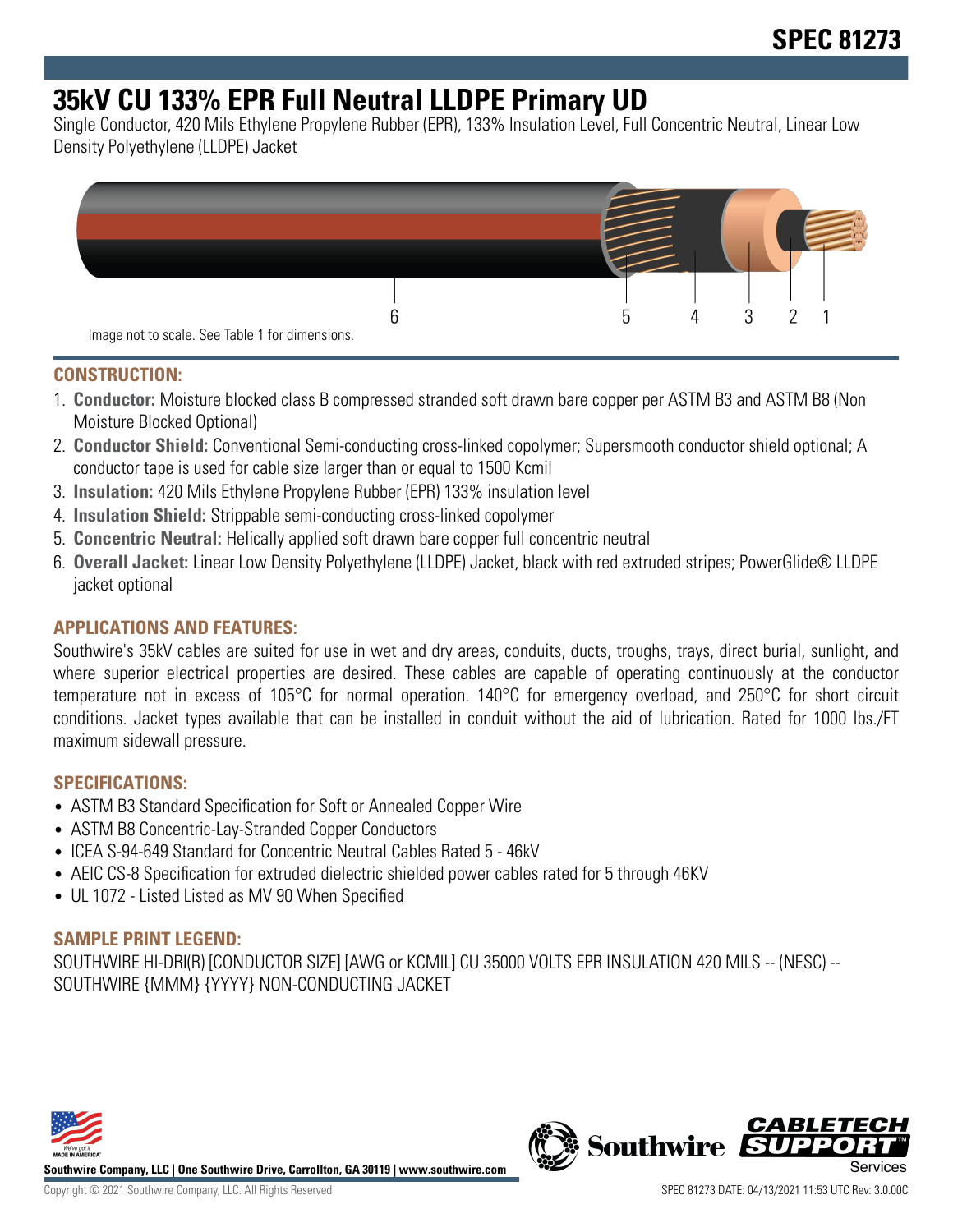## **Table 1 – Weights and Measurements**

| <b>Stock</b><br>Number | Cond.<br><b>Size</b> | Diameter<br>Over<br><b>Conductor</b> | Diameter<br>Over<br>Insulation | Insul.<br><b>Thickness</b> | Diameter<br>Over<br>Insulation<br>Shield | Concentric<br><b>Neutral</b> | Neutral DC<br>Resistance<br>$25^{\circ}$ C | Jacket<br><b>Thickness</b> | Approx.<br>0D | Approx.<br>Weight        | Min<br>Bending<br>Radius | Max Pull<br>Tension* |
|------------------------|----------------------|--------------------------------------|--------------------------------|----------------------------|------------------------------------------|------------------------------|--------------------------------------------|----------------------------|---------------|--------------------------|--------------------------|----------------------|
|                        | AWG/<br>Kcmil        | inch                                 | inch                           | mil                        | inch                                     | No. x AWG                    | $\Omega$ /1000ft                           | mil                        | inch          | $\mathsf{lb}$<br>/1000ft | inch                     | $\mathsf{lb}$        |
| TBA                    | 1/0<br>(1)           | 0.325                                | 1.202                          | 420                        | 1.302                                    | 16x12                        | 0.104                                      | 50                         | 1.562         | 1487                     | 18.7                     | 845                  |
| TBA                    | 1/0<br>(19)          | 0.362                                | 1.239                          | 420                        | 1.339                                    | 16x12                        | 0.104                                      | 50                         | 1.599         | 1543                     | 19.2                     | 845                  |
| <b>TBA</b>             | 2/0<br>(19)          | 0.405                                | 1.282                          | 420                        | 1.382                                    | 13x10                        | 0.080                                      | 80                         | 1.746         | 1866                     | 21.0                     | 1065                 |
| TBA                    | 3/0<br>(19)          | 0.456                                | 1.333                          | 420                        | 1.433                                    | 16x10                        | 0.065                                      | 80                         | 1.797         | 2115                     | 21.6                     | 1342                 |
| <b>TBA</b>             | 4/0<br>(19)          | 0.512                                | 1.389                          | 420                        | 1.489                                    | 16x9                         | 0.052                                      | 80                         | 1.878         | 2460                     | 22.5                     | 1693                 |
| TBA                    | 250<br>(37)          | 0.558                                | 1.444                          | 420                        | 1.544                                    | 25x10                        | 0.042                                      | 80                         | 1.908         | 2746                     | 22.9                     | 2000                 |

All dimensions are nominal and subject to normal manufacturing tolerances

◊ Cable marked with this symbol is a standard stock item

\* Pulling tension based on pulling eye directly connected to conductor

## **Table 2 – Electrical and Engineering Data**

| Cond<br><b>Size</b> | DC<br><b>Resistance</b><br>@ 25°C | AC<br>Resistance<br>$@90^{\circ}C$ | Capacitive<br>Reactance @<br>60Hz | Inductive<br>Reactance<br>@ 60Hz | Current | Charging Dielectric<br>Loss | Zero<br>Sequence<br>Impedance* | Positive<br>Sequence<br>Impedance* | Short<br>Circuit<br>Current @<br>30 Cycle | Allowable<br>Ampacity in<br>Duct 90°C1 | Allowable<br>Ampacity<br><b>Directly</b><br>Buried 90°C‡ |
|---------------------|-----------------------------------|------------------------------------|-----------------------------------|----------------------------------|---------|-----------------------------|--------------------------------|------------------------------------|-------------------------------------------|----------------------------------------|----------------------------------------------------------|
| AWG/<br>Kcmil       | $\Omega/1000$ ft                  | $\Omega/1000$ ft                   | $M\Omega^*1000$ ft                | $\Omega/1000$ ft                 |         | A/1000ft W/1000ft           | $\Omega/1000$ ft               | $\Omega/1000$ ft                   | Amp                                       | Amp                                    | Amp                                                      |
| 1/0<br>(1)          | 0.102                             | 0.128                              | 0.067                             | 0.055                            | 0.301   | 121.741                     | $ 0.234 +  0.060 $             | $0.131 + j0.054$                   | 8825.9                                    | 205                                    | 250                                                      |
| 1/0<br>(19)         | 0.102                             | 0.128                              | 0.063                             | 0.054                            | 0.319   | 128.939                     | $0.234 + 0.058$                | $0.131 + j0.053$                   | 8825.9                                    | 205                                    | 250                                                      |
| 2/0<br>(19)         | 0.081                             | 0.101                              | 0.060                             | 0.053                            | 0.339   | 137.201                     | $0.182 + 0.051$                | $0.106 + j0.052$                   | 11399.0                                   | 235                                    | 280                                                      |
| 3/0<br>(19)         | 0.0642                            | 0.080                              | 0.056                             | 0.051                            | 0.363   | 146.883                     | $ 0.147 +  0.045 $             | $0.085 + j0.049$                   | 14029.6                                   | 265                                    | 315                                                      |
| 4/0<br>(19)         | 0.051                             | 0.064                              | 0.052                             | 0.050                            | 0.389   | 157.395                     | $0.117 + j0.041$               | $0.070 + j0.047$                   | 17692.4                                   | 305                                    | 360                                                      |
| 250<br>(37)         | 0.0431                            | 0.054                              | 0.049                             | 0.048                            | 0.415   | 167.624                     | $0.097 + 0.036$                | $0.061 + i0.044$                   | 21921.2                                   |                                        |                                                          |

\* Calculations are based on three cables triplexed / concentric shield / Conductor temperature of 90°C / Shield temperature of 45°C / Earth resistivity of 100 ohmsmeter

† Ampacities are based on Figure 7 of ICEA T-117-734 (Single circuit trefoil, 100% load factor, 90°C conductor temperature, earth RHO 90, 36" burial depth)

‡ Ampacities are based on Figure 1 of ICEA T-117-734 (Single circuit trefoil, 100% load factor, 90°C conductor temperature, earth RHO 90, 36" burial depth)